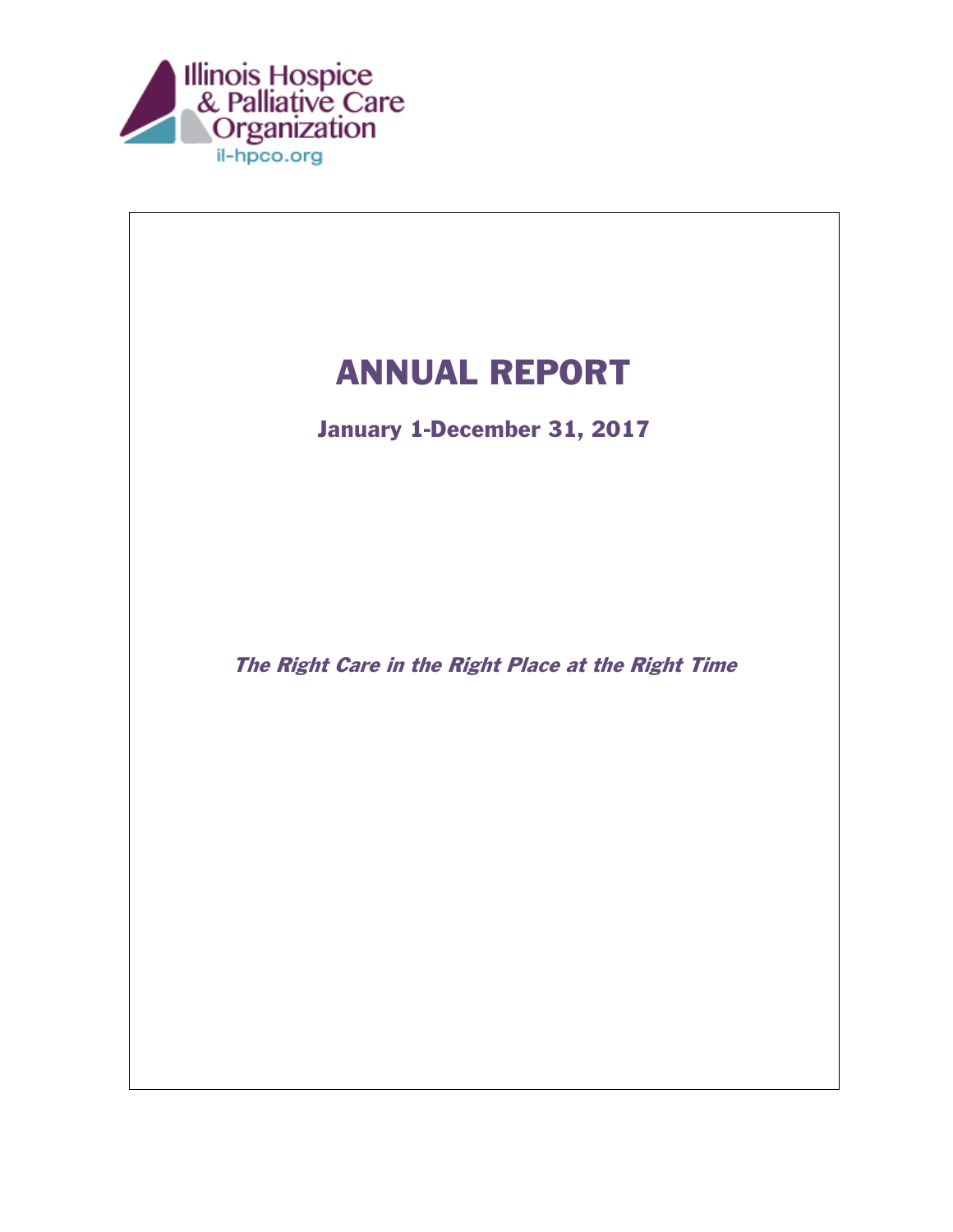

The Illinois Hospice and Palliative Care Organization (IL HPCO) was founded in 1980 and is committed to promoting and enhancing end of life care in the state of Illinois, through education, advocacy, technical and supportive services.

# IL HPCO's Mission

### To expand access to exceptional hospice and palliative care for patients and families coping with the close of life experience.

The object of hospice care is to treat the whole person, not the disease. It is familycentered care that addresses the physical, spiritual, emotional, and practical needs of a patient with a life-threatening illness. An interdisciplinary team of health care professionals work with the patient and family to design and implement a plan of care unique to each patient.

# 2017 Accomplishments

This has been another transformative year for IL-HPCO. Through strong leadership, greater sponsorship, staff management, and renewed engagement and investment in members IL-HPCO has accomplished the following in twelve months.

- Elevated and grew Board leadership and committee/workgroup engagement
- Enhanced the Website
- Increased communication to membership through newsletter and e-blast messages
- Formalized and enriched Newsletter content
- Increased educational activities through Webinar partnership with Hospice Home Network, Telligen and Weatherbee
- Strengthened strategic partnerships, Illinois Health and Hospital Association, GIPPCC, and POLST, IDPH Advisory Board on Hospice and Palliative Care and Department of Family Services and Illinois Comptroller's Office.
- Partnered with POLST which is now an official part of IL-HPCO
- Enhanced membership value proposition through education offerings and regional meetings
- Increased Sponsorships at the Platinum and Exhibitor level
- Implemented legislature payment for burials in Illinois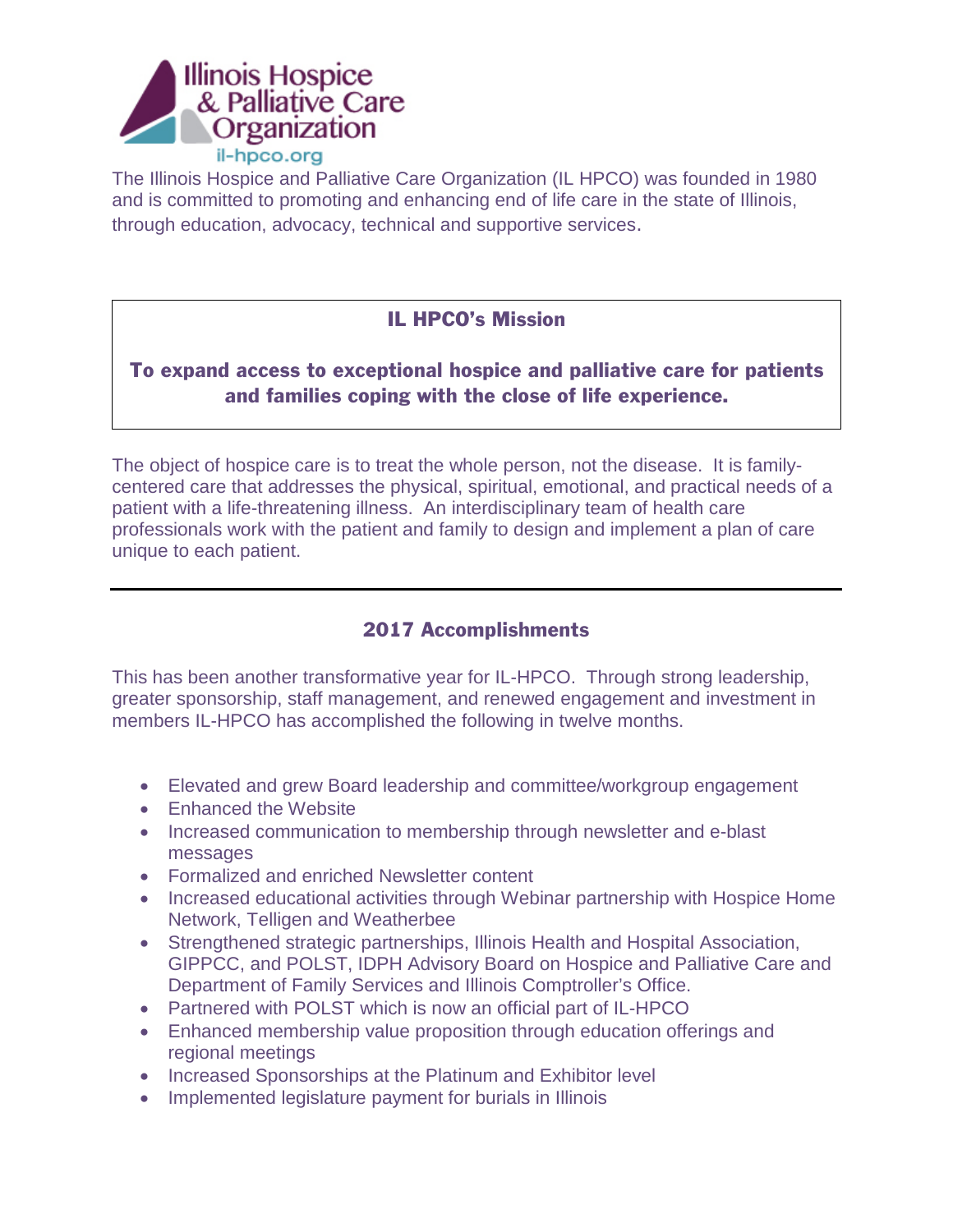

- Grew membership
- Increased Annual Education Conference Attendance
- Launched Reimbursement Workgroup
- Representation at Palmetto GBA meetings
- Consistently engages with HFS and IDPH

#### 2018 Goals

- Quarterly Regional Meetings
	- o May-Peoria
	- o June/July- Northern IL TBD
	- o August-Marion
	- o October 11-Naperville
- Annual Education Pre-Conference in Naperville October 10
- Annual Education Conference in Naperville October 11
- Reimbursement Audio Conferences Quarterly for Members
- Webinars and other e-learning opportunities
- Educational opportunities with strategic partners, GIPPCC, POLST, Telligen, Weatherbee, Hospice Home Network
- Legislative Advocacy Day in Springfield
- Partnerships with Illinois Health and Hospital Association and GIPPCC
- POLST/ACP Resources, Tools and Education
- Ongoing enhancement of Website Content, Resources and Communications

### Membership 2017

**Blessing Hospice & Pal Care Celtic Healthcare Marion Celtic Healthcare Shilo O'Fallon Celtic Healthcare Vernon Family Hospice of Belleville Guiding Light Heritage Healthcare Hospice Care of America Hospice of Calumet Area Joliet Area Community Hospice JourneyCare Kish Health Systems Hospice Lincolnland Hospice/Sarah Bush Lincoln Health Loyola Medicine Hospice**

**Memorial Home Services Hospice Northern Illinois Hospice Rainbow Hospice & Palliative Care Safe Haven Hospice Seasons Hospice & Palliative Care St. Margaret's Hospice Transitions Hospice Vitas Healthcare #31 Vitas Healthcare #35 Vitas Healthcare #37 Vitas Healthcare #38 Vitas Healthcare #73 VNA Health**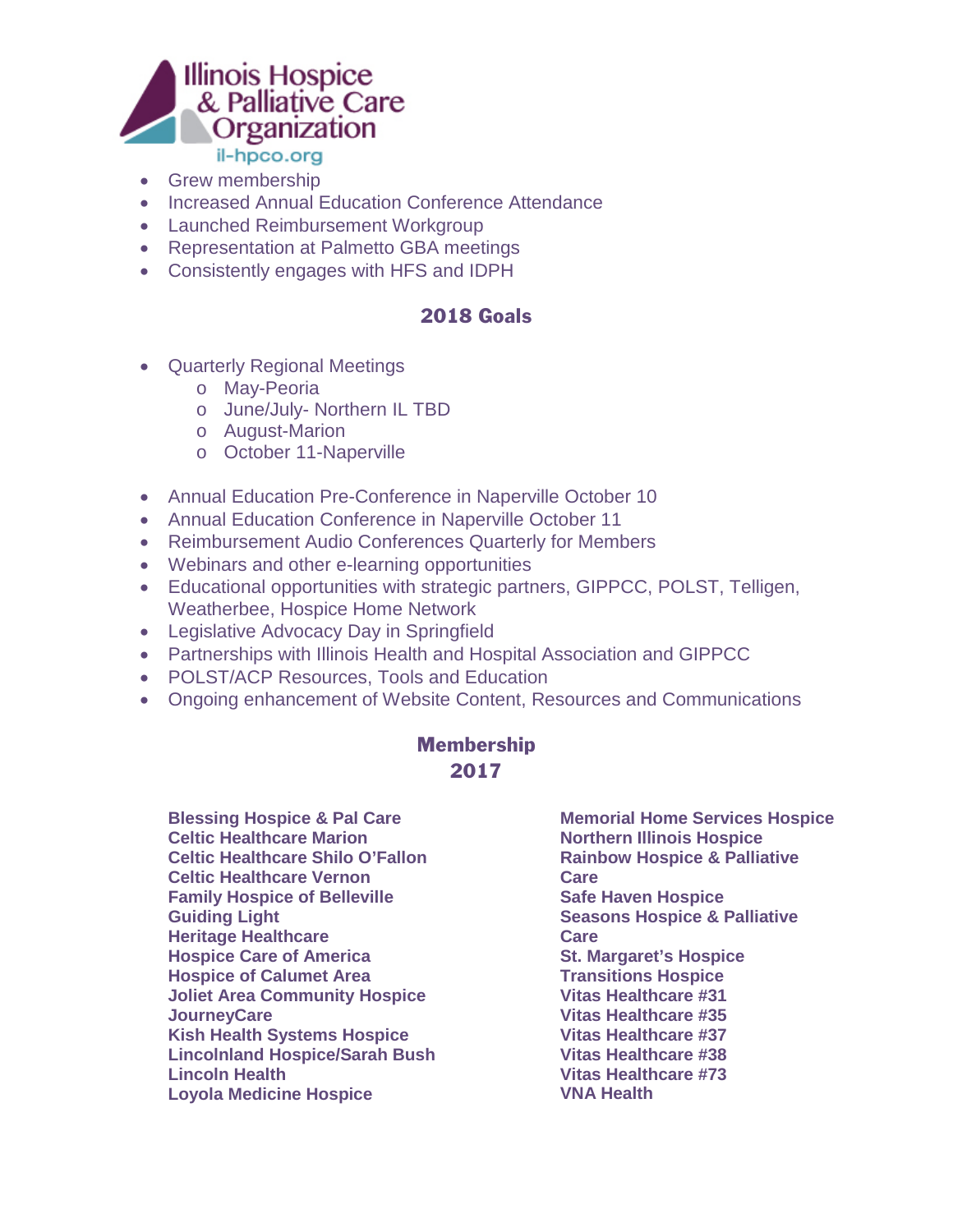

### Board of Directors 2017

Sarah Bealles, Chair-JourneyCare Nancy Sehy, Chair-Elect, Lincolnland Hospice Michael McHale, Treasurer, Rainbow Hospice *(resigned when moved to COLO)* Ronda Dudley, Secy, Memorial Home Srvcs. Matt Brauss, Family Hospice of Belleville Teresa Gobeli, KishHealth Julie Goldstein, Advocate IL. Masonic Cordt Kassner, Hospice Analytics

Kim Kranz, Celtic Healthcare *(resigned when moved to PA)* Diane Nowak, Dignity Memorial Kate Proctor, Seasons Dale Righter, Senator-55th District Robert Seipel, Crowe Horwath Mary Sheehan, Joliet Area Community Kellie Newman, Vitas Pam Cramer, Executive Director-IL HPCO

#### Committees and Workgroups 2017

Executive Committee Governance Committee Finance Committee Education Committee Legislative Committee POLST Committee Communications & Membership Workgroup Reimbursement Workgroup

> **IL-HPCO Offices** 902 Ash Street, Suite 200 **902 Ash Street, Suite 200** Winnetka, IL 60093 **Winnetka, IL 60093** 847 441 7200 **847 441 7200** [www.il-hpco.org](http://www.il-hpco.org/)  **[www.il-hpco.org](http://www.il-hpco.org/)**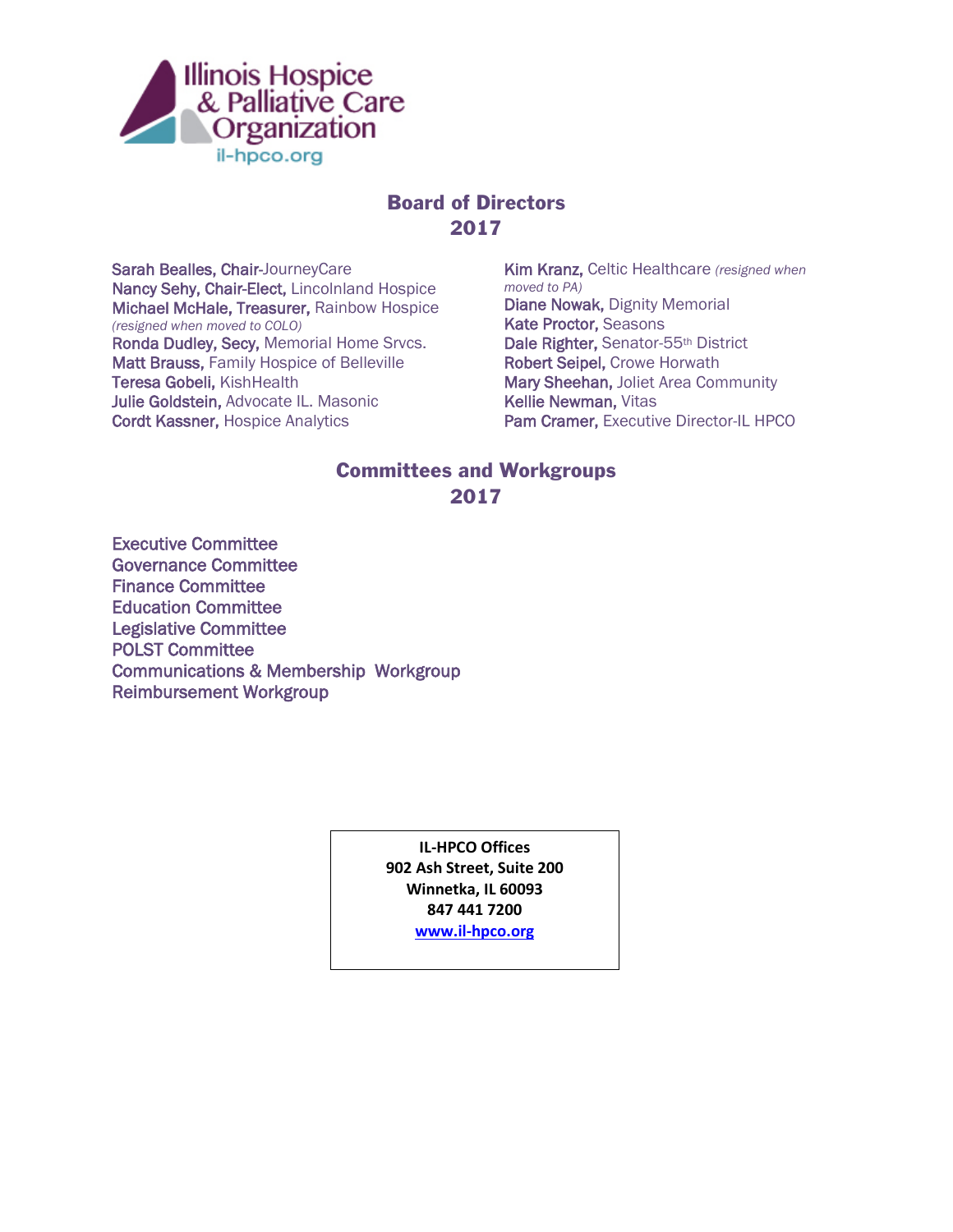